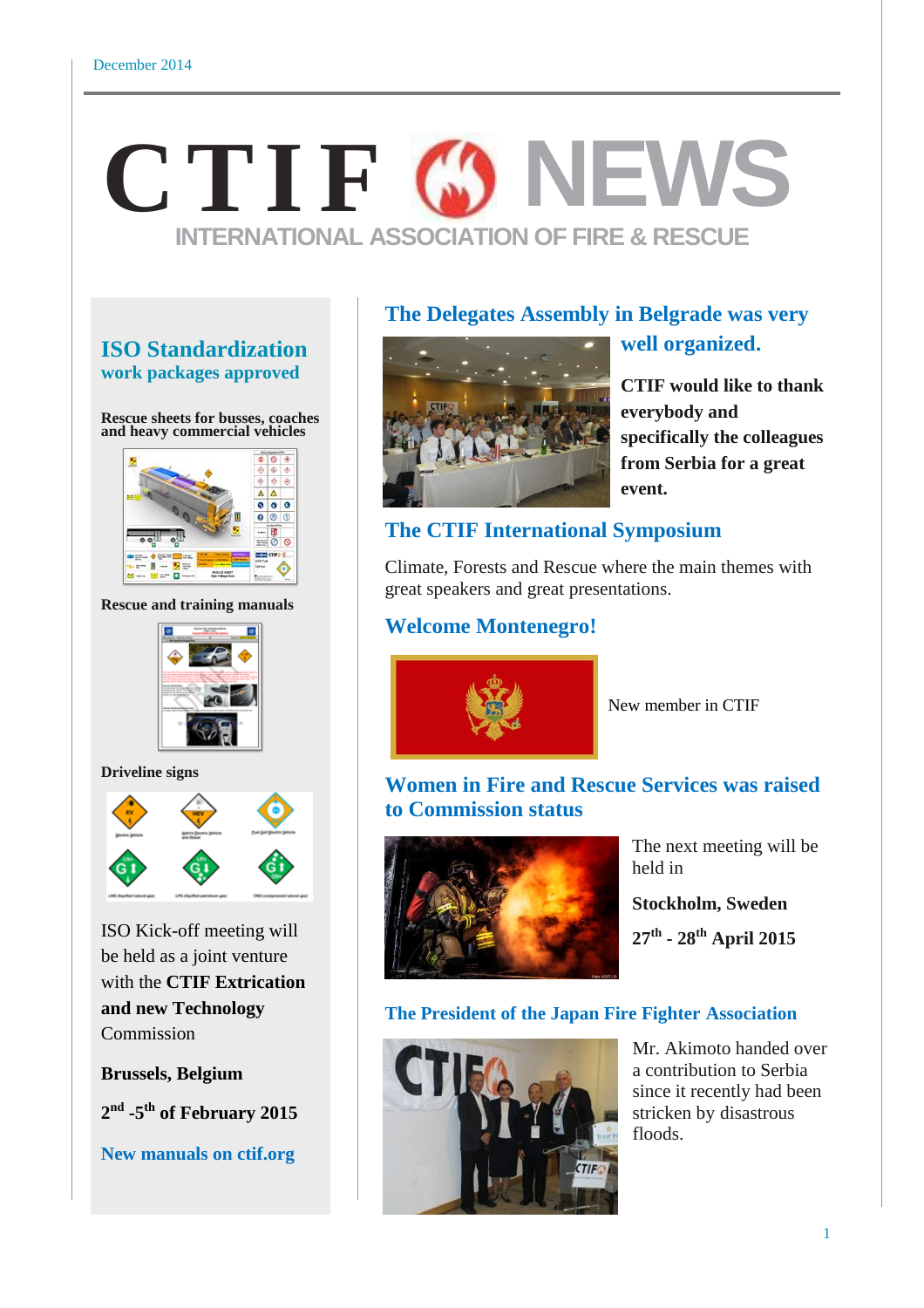#### **CTIF Forest Fire Commission meeting**



**Valabre; France 13th** – **15th January 2015**

# **Associate Member presentation**



Rep. from ESRI describing how to use GIS during disasters at the CTIF Symposia in Belgrade

**CTIF wants to increase the cooperation with the Associate Members**



**Roman Sykora** New Chairman for the Hazmat Commission

# **MOUs (Memorandums of Understandings), have now been signed with METRO, FEU and CFPA-E**



CTIF Pres. Tore Eriksson and FEU Pres. Dieter Nuessler signing the MOU in Belgrade



US Challenge Coin

## **Nominations and elections of Vice Presidents**



#### **We have to elect 4 Vice Presidents and can re-elect the General Secretary and 1 Vice President.**

Luther Fincher, Dennis Davis, Alexander Chupriyan, Marketa Strzinkova. Are ending their functions**.**

Michel Bour, General Secretary and Vice President, Ante Sanader can be re-elected. Proposals for the elections (nominations) can be made by the members before 6 months of the election-day, thus before **March 3 rd 2015**, to the Secretary General of CTIF.

#### **EU**

CTIF responded to the EU Directorate-General for Health and Consumers (DG SANCO) on **Hotel Safety**. The formal consultation had the stated objective "to gather input and quantifiable evidence from all relevant parties with an aim to evaluate fundamental aspects related to tourism accommodation safety...."

A public consultation has now been launched on the **Working Time Directive** that is open until 15 March 2015 and CTIF will be responding

The EU project **POP-ALERT** in which CTIF is a partner held Expert and Stakeholder meetings in Brussels in November

#### **From the Executive Committee**

*We wish you a Merry Christmas and a Happy New Year* **Tore Eriksson Michel Bour**